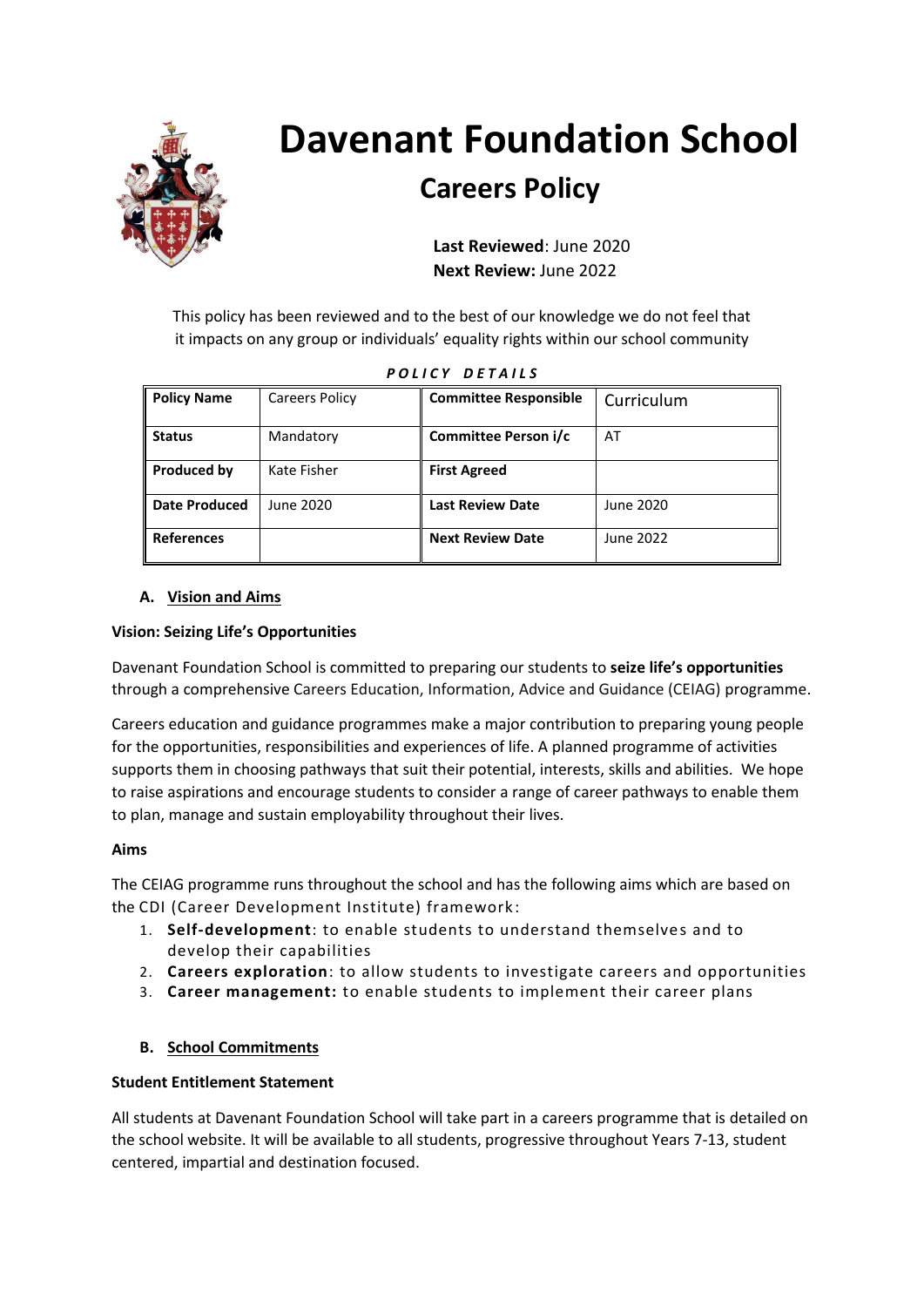#### **Commitments**

The school is committed to:

- 1. Preparing our students to manage their future education and career path throughout adult life through a good programme of careers education and work related learning. Pupils should leave school aware of themselves and the opportunities and pathways available to them and be prepared to transition from full time education to the world beyond.
- 2. Fostering links between the school, local businesses and further/higher education establishments in order to raise aspirations, challenge stereotyping and allow a range of education and training providers to access all pupils and inform them about approved technical education qualifications and apprenticeships.
- 3. Providing our statutory duties; of securing independent, impartial careers guidance for pupils and working in accordance with statutory careers guidance
- 4. Ensuring that all students have equity of access to impartial careers advice and accurate and up to date information
- 5. Ensuring that individuals are treated without prejudice and have an entitlement to careers education, advice and guidance, regardless of race, gender, religion, ability, social background or sexual orientation. Students requiring learning support or those from disadvantaged backgrounds will be given help and support to raise their aspirations, confidence and skills, through access to role models.
- 6. Helping raise aspirations and encourage students to consider a wide range of careers. Through the careers programme it is hoped that students will be inspired to make the most of their talents and to go on to employment or further education which suit their needs and abilities.
- 7. Supporting parents and carers to participate in the careers programme and support their children in 14+, 16+ and 18+ transitions and pathways.
- 8. Incorporating CEIAG in the school development plan

#### **C. Adherence to Statutory Guidance**

This policy has due regard to legislation and statutory guidance, including, but not limited to, the following:

- DfE 'Careers guidance and access for education and training providers' 2018
- Education Act 1997
- Education and Skills Act 2008
- Apprenticeships, Skills, Children and Learning Act 2009
- Equality Act 2010
- Children and Families Act 2014
- Technical and Further Education Act 2017

This policy and the careers programme are guided by the Gatsby benchmarks and conform to statutory guidance.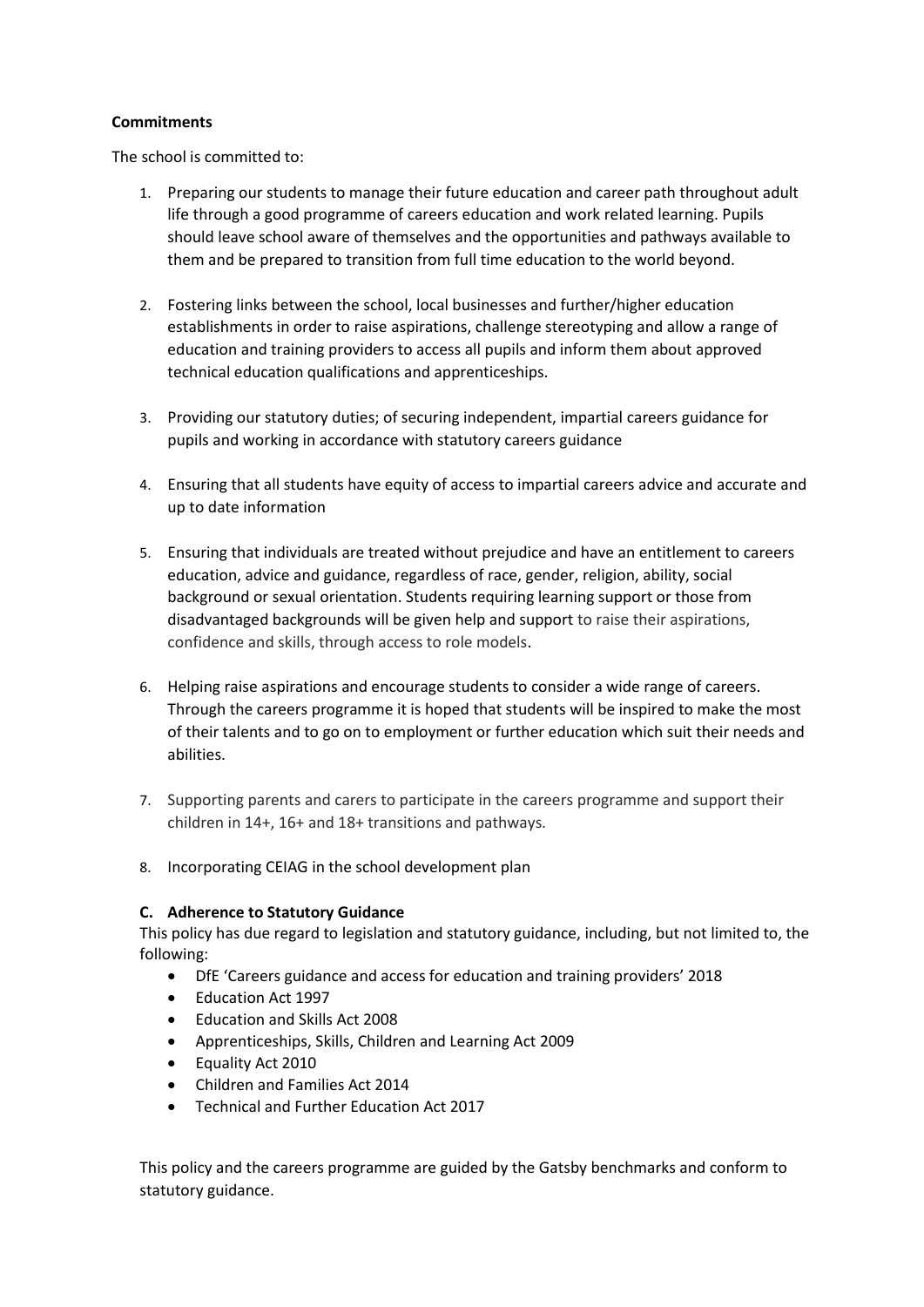#### **D. Learning Outcomes**

The careers programme is built on the CDI Framework for careers, employability and enterprise education. As such, all pupils will have the following learning outcomes:

- Self-awareness
- Self-determination
- Self-improvement as a learner
- Exploring careers and career development
- Investigating work and working life
- Understanding business and industry
- Investigating jobs and labour market information (LMI)
- Valuing equality, diversity and inclusion
- Learning about safe working practices and environments
- Making the most of careers information, advice and guidance (CEIAG)
- Preparing for employability
- Showing initiative and enterprise
- Developing personal financial capability
- Identifying choices and opportunities
- Planning and deciding
- Handling applications and interviews
- Managing changes and transitions

#### **E. Roles and Responsibilities**

#### **Roles**

The careers team includes, but not limited to, the following roles. Details of the full Careers team, and who is performing each role can be found on the school website:

- 1. Careers link governor
- 2. SLG Line manager for Careers
- 3. Careers leader
- 4. A Level 6 trained careers adviser

# **Responsibilities**

**The governing body** is responsible for:

- Ensuring that all registered students at the school are provided with independent careers guidance from Year 8 to Year 13
- Ensuring that arrangements in place to allow a range of education and training providers to access all pupils in this range and inform them about approved technical education qualifications and apprenticeships.
- Ensuring that the independent careers guidance is presented in an impartial manner, showing no bias or favouritism towards a particular institution or work option.
- Ensuring that the guidance includes information on the range of education or training options, including apprenticeships and technical education routes.
- Ensuring the Careers Policy does not discriminate on any grounds, including but not limited to: ethnicity/national origin, culture, religion, gender, disability or sexual orientation.
- Handling complaints regarding this policy as outlined in the school's complaints procedure policy.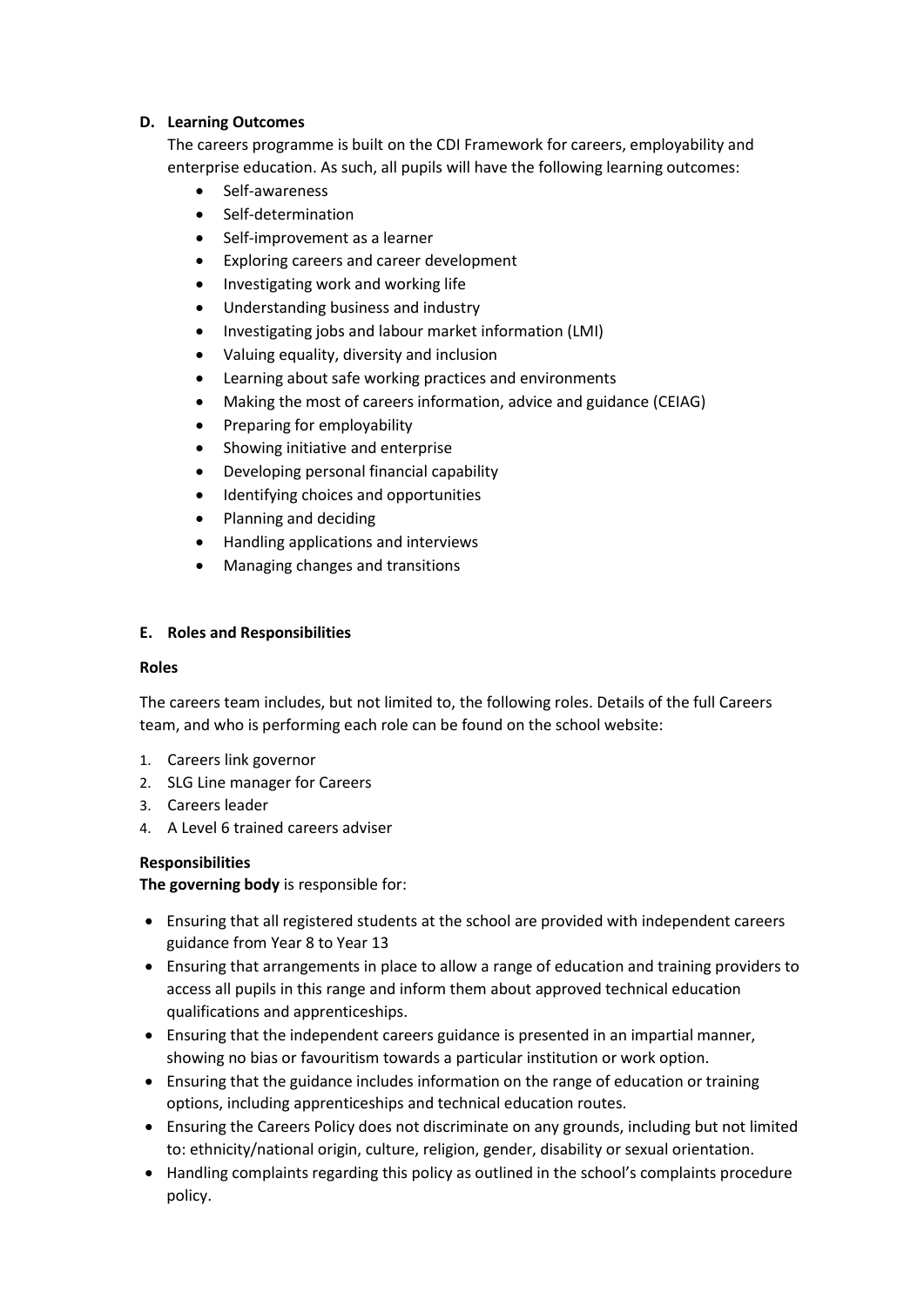• Providing clear advice and guidance to the Head on which they can base a strategy for careers education and guidance which meets the school's legal requirements.

# **The SLG Line Manager for Careers** is responsible for:

- Line managing the careers leader
- Overseeing the careers programme and allocating resources
- Updating the policy

#### **The Careers Leader** is responsible for:

- Managing the provision of careers information.
- Liaising with the Head and the careers advisor to implement and maintain effective careers guidance.
- Liaising with the PSHE leader and other subject leaders to plan careers education in the curriculum.
- Liaising with heads of years, tutors and the SENCO to identify pupils needing guidance.
- Establishing, maintaining and developing links with further education colleges, universities, apprenticeship providers and employers.
- Providing pupils with effective careers guidance and supporting social mobility by improving opportunities for all young people.
- Supporting teachers of careers education and tutors providing initial information and advice.
- Monitoring teaching and learning in careers education, and the access to and take up of career guidance.
- Advising senior leadership on policy, strategy and resources for CEIAG
- Preparing and implementing a development plan for CEIAG.
- Reviewing and evaluating the programme of CEIAG.
- Encouraging the training of school staff to promote careers guidance to their pupils.
- Using the Gatsby Benchmarks to improve the school's careers provision and ensure compliance with legal duties, with an ultimate aim to meet all benchmarks.
- Allowing pupils to have access to providers of technical education, such as colleges, and apprenticeships to ensure every pupil is well-informed about their future options at every stage.
- Self-evaluating the careers provision the school offers.
- Publishing details of the school's careers programme and a policy statement on provider access on its website.
- Providing thorough, personalised career service throughout the school.
- Staying up-to-date with relevant CPD and developments in the CEIAG sector.
- Producing careers information and guidance through online and hard copy literature, and visual displays in school.
- Organising workshops for pupils and actively promoting the careers service in-house at open evenings, presentation days, assemblies and parents' evenings.
- Developing incentives and initiatives which actively encourage pupils to sign up to the school's career service.
- Providing an open-door service for pupils drop in and discuss their options.
- Arranging meetings and follow-up appointments with pupils who are interested in the careers service.
- Offer support to past pupils for up to a year after their departure from compulsory education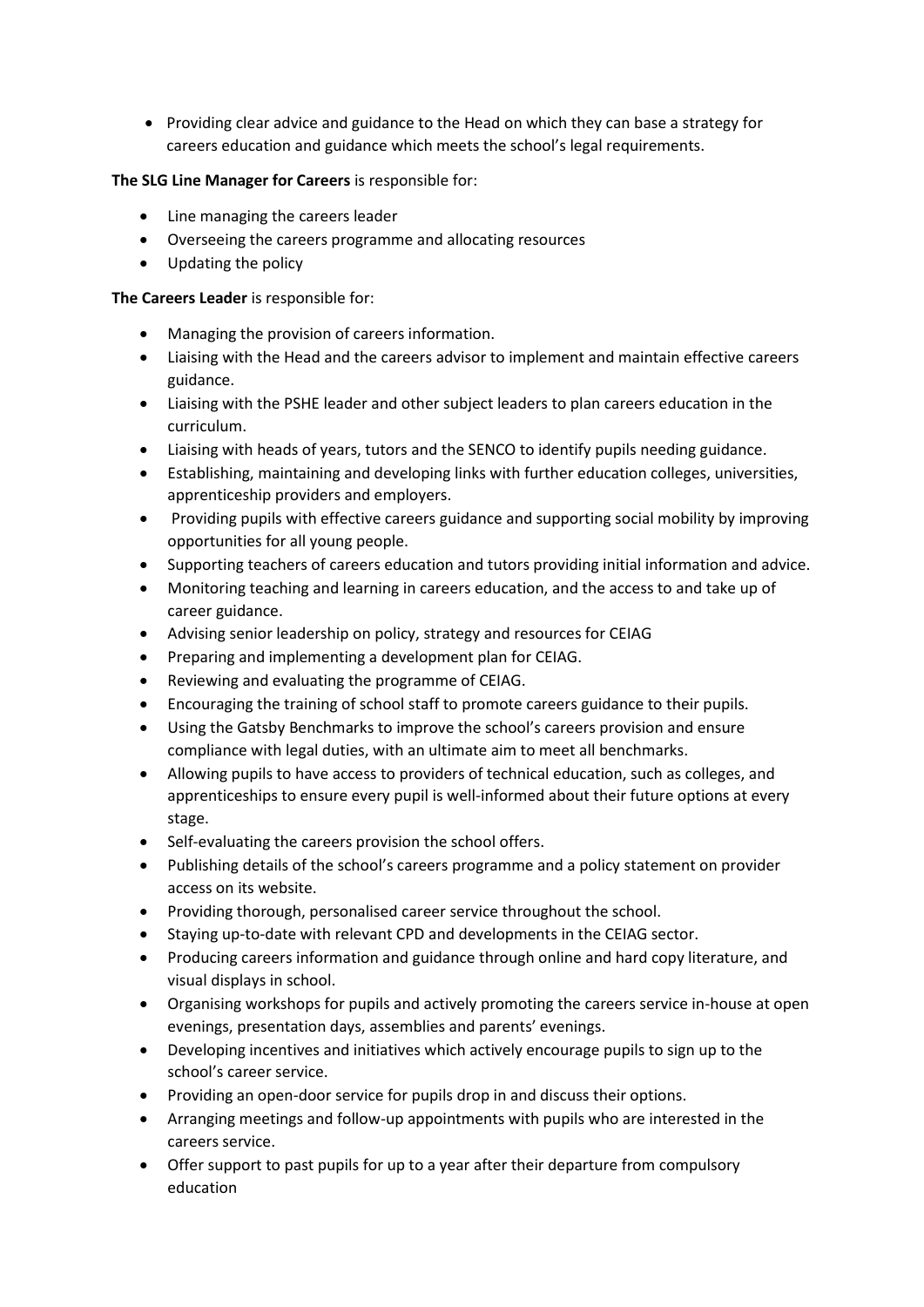**Level 6 trained Careers Adviser** provides impartial careers guidance within the school.

**Teaching staff** are responsible for:

- Ensuring careers education is planned into their lessons.
- Attending any relevant CPD or training to ensure they are up-to-date with the school's careers plan.
- Promoting careers guidance in the classroom through visual aids.
- Creating a learning environment that allows and encourages pupils to tackle real life challenges, manage risks and develop skills that can be applied to the workplace.

# **F. Implementing the CEIAG Programme**

- Davenant Foundation School has its own careers programme in place which meets the requirements of the eight Gatsby Benchmarks and is built around the CDI framework for careers, employability and enterprise education. The programme is reviewed termly against the benchmarks to ensure it remains on target.
- Details of the school's career programme is published on the school website inviting pupils, parents, teachers, governors and employers to provide feedback.
- Feedback is regularly collected after careers activities and the careers programme is reviewed annually against the benchmarks to ensure it remains on target.
- The careers programme is delivered in a variety of ways. Including, but not limited to, these below:
	- a. School staff within the curriculum
	- b. External employers. This could be through a variety of ways such as assemblies, careers evenings, careers talks, careers enrichment sessions and career fairs
	- c. External partners of further or higher education. This could be through a variety of ways such as careers talks, trips, career fair, careers lessons and careers evenings
	- d. A Level 6 trained careers adviser
	- e. Students engaging in experiences of workplaces
	- f. Using technology to support decision making
- The careers programme is delivered through a mixture of:
	- a. Themes within the pshe and academic curriculum
	- b. Tutor sessions
	- c. Assemblies
	- d. Employer talks
	- e. Careers fair
	- f. Careers Trips
	- g. Careers evening events
	- h. Careers lessons
	- i. Experience of workplaces
- The programme ensures that pupils understand the wide variety of opportunities available in the job market, including the fact that many careers require a good knowledge of the science, technology, engineering and maths (STEM) subjects.
- A level 6 trained careers advisor supports the Careers Department in providing individual, tailored careers guidance to students.
- Comprehensive and accurate records of who has accessed careers activities will be kept to support the career development of pupils.
- The information provided will be based on current, up-to-date labour market information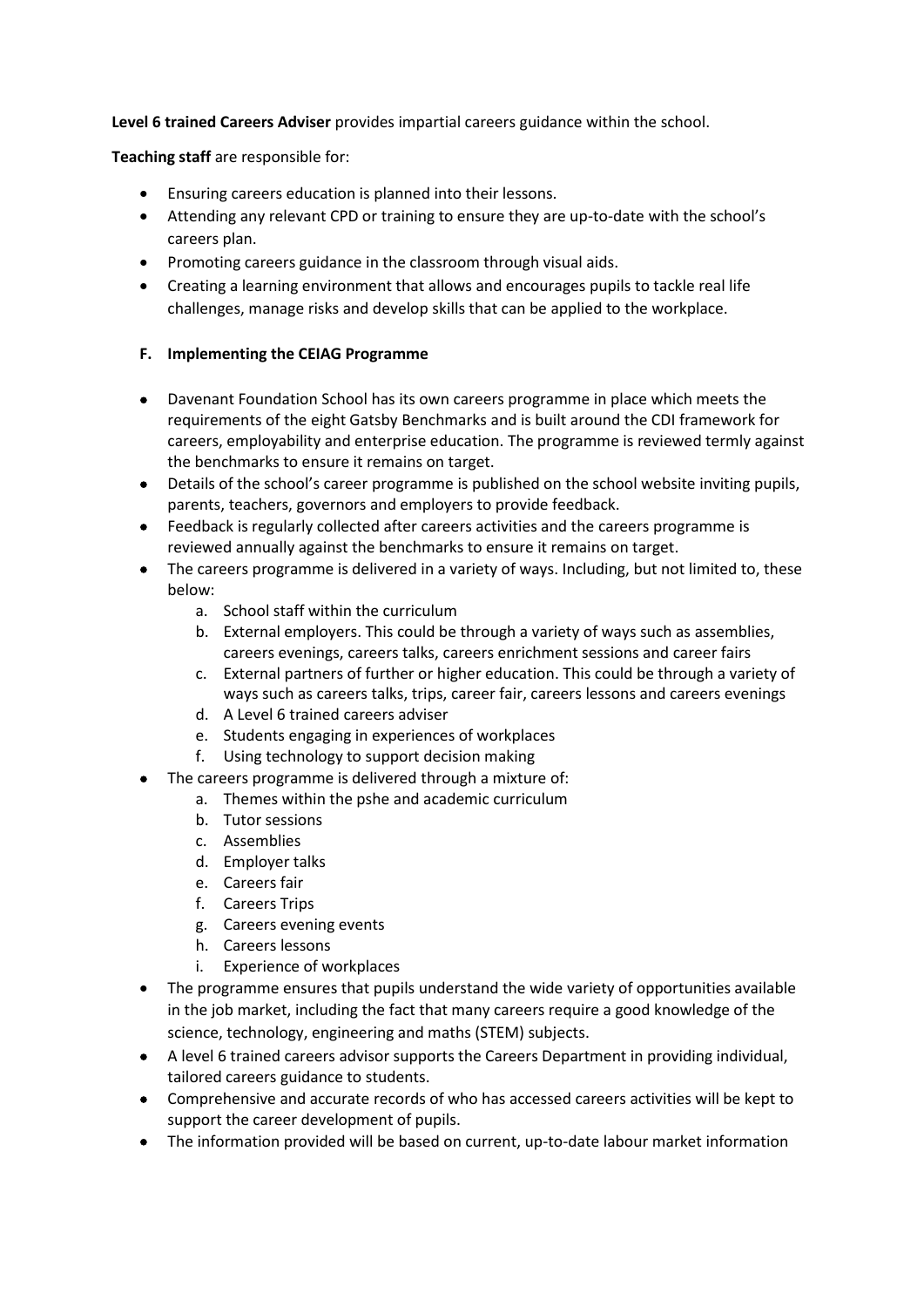# **G. Targeted support**

- The school will work with outside agencies to identify students who are in need of targeted support or those who are at risk of not participating in post-16 pathways. Agreements will be made over how these pupils can be referred for support drawn from a range of education and training support services available locally.
- The Careers Leader will engage with the designated teacher for LAC and previously LAC to ensure they know which pupils are in care/are care leavers, to understand their additional support needs and to ensure that any personal education plans can inform careers advice.
- The school will ensure that careers guidance is differentiated, if appropriate, and based on high aspirations and a personalised approach.
- The school will work with families of pupils to help them understand what career options are available.
- Careers guidance and experience will be tailored to pupils based on their own aspirations, abilities and needs.
- Careers guidance will take account of the full range of relevant education, training and employment opportunities. It will inform pupils about the ways employees with SEND are supported in the workplace, and how jobs can be adapted to fit a person's abilities.
- Pupils will be prepared for encounters with employers.
- Careers guidance will focus on a pupil's career aspirations and the post-16 and post-18 options which are most likely to give the pupil a pathway into employment or higher education.
- The school will ensure that pupils are aware of the 16-19 Bursary Fund, which has been devised to support those individuals with a financial hardship. Pupils will be advised of how to access this funding and who they should speak to in order to find out more information.
- For pupils with EHC plans, the school will ensure that these plans, from Year 9 at the latest, include a focus on preparing for adulthood, including employment, independent living and participation in society.

# **H. Resources and training**

# **Resources**

The careers programme is supported via a budget which enables the programme to purchase careers resources, technology, careers suppliers and administrative supplies to support the programme. The Careers Leader is responsible for the budget which is annually planned and reviewed.

# **Training**

The Careers Leader, and other staff working within the careers department, have regular training and CPD to keep them up-to-date and supported with relevant qualifications.

Staff receive annual training on careers to keep them up-to-date and abreast of any changes

The independent careers adviser must be level 6 qualified and ensure CPD is undertaken to retain the qualification

# **I. Information sharing**

- The school will provide the relevant information about all pupils to the LA support services and GDPR guidelines will be followed.
- LAs will be notified, as early as is possible, whenever a 16 or 17-year-old pupil leaves an education or training programme before completion. The school will agree on local arrangements for ensuring these duties are met.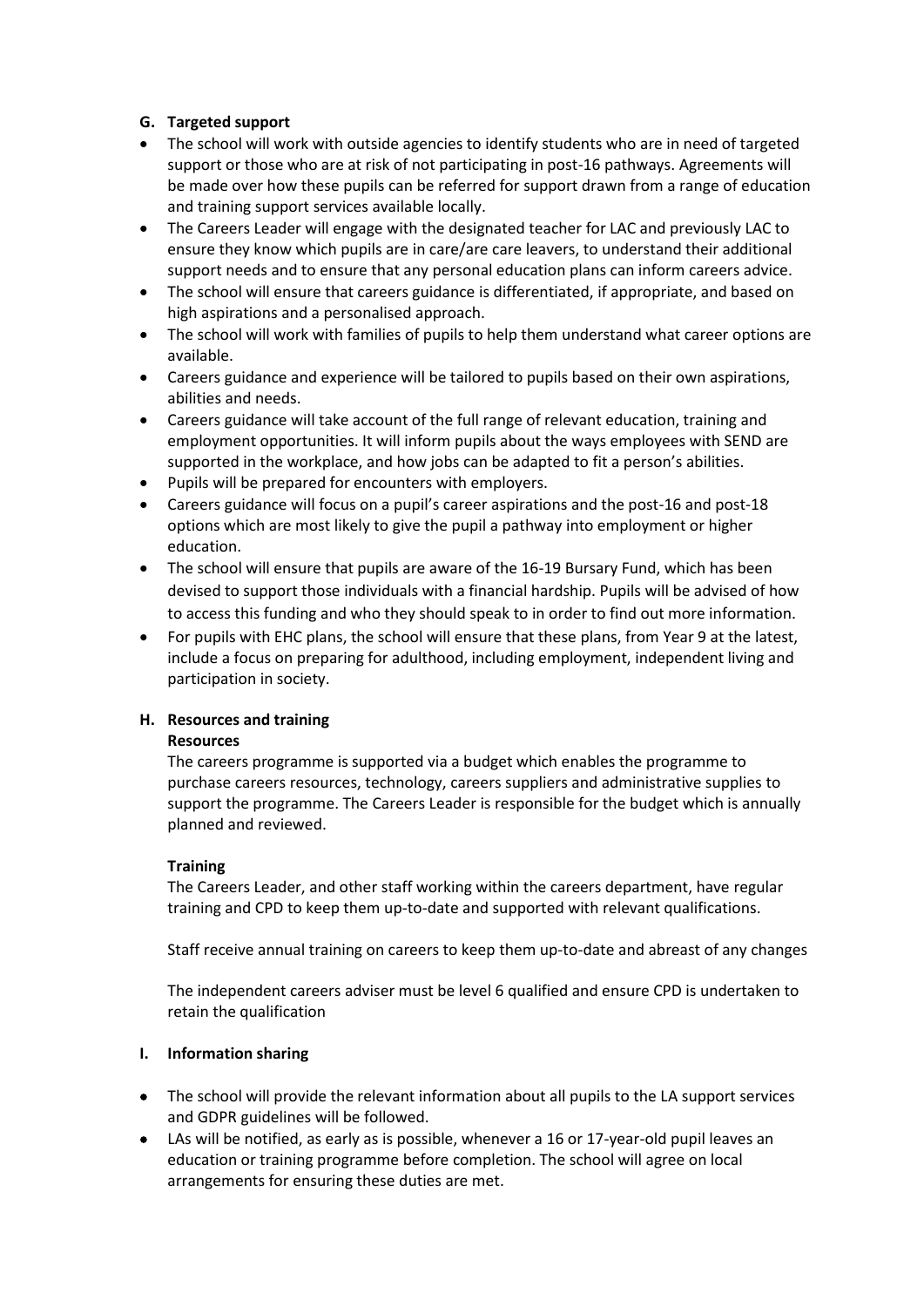#### **J. Monitoring and review**

- The governing body, in conjunction with the SLG Line Manager and Careers Leader, will review this policy on a bi-annual basis.
- The SLG Line Manager will make any necessary changes to this policy, and will communicate these to all members of staff.
- The next review date for this policy is June 2022.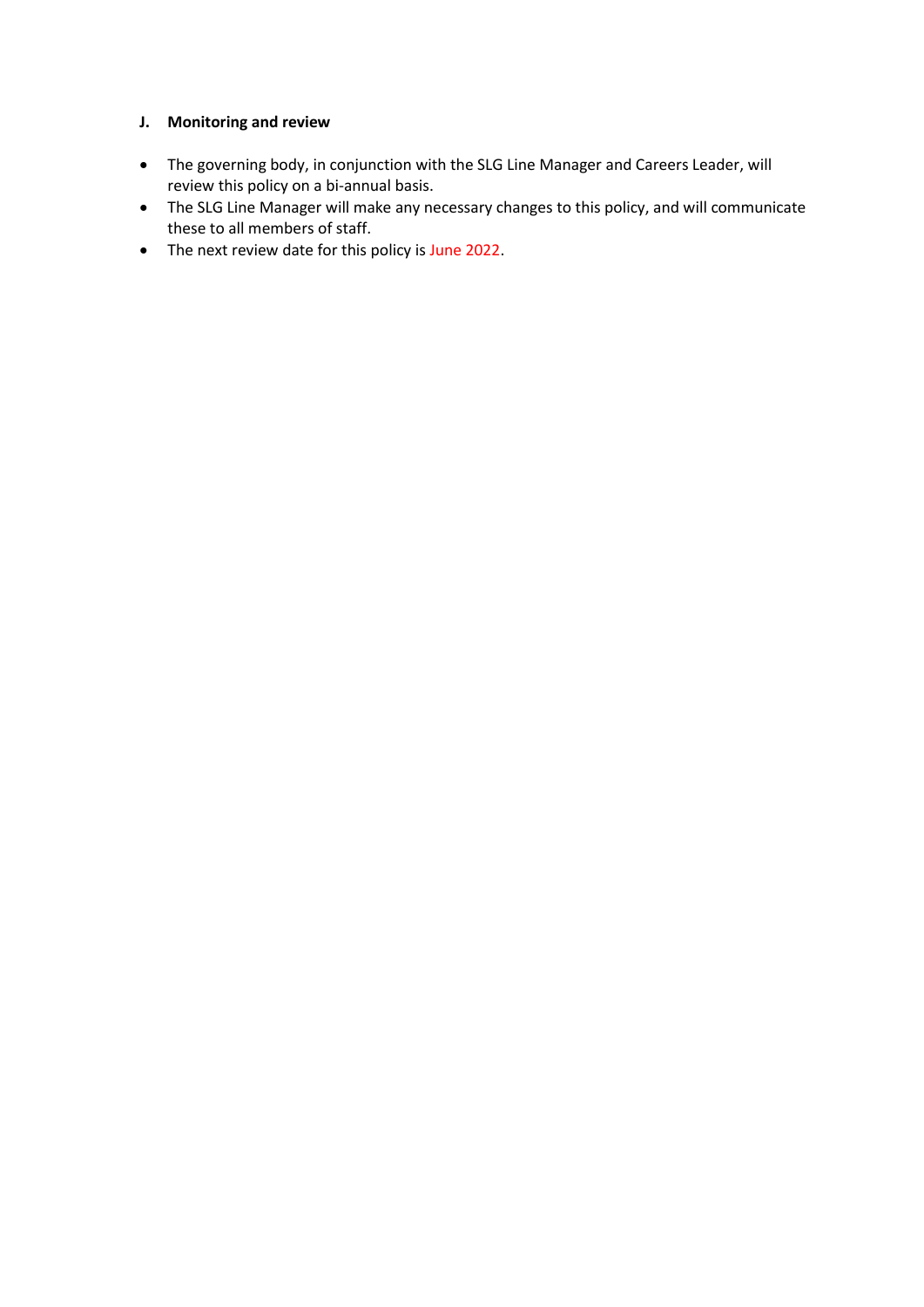# **Provider Access Policy Statement**

Under Section 42B of the Education Act 1997, as of 2 January 2018, we have a duty to provide pupils with access to providers of post-14, post-16 and post-18 education and training. This policy statement sets out how we manage access requests from these providers.

# **What are pupils entitled to?**

Pupils must be allowed to:

- Learn more about technical education qualifications and apprenticeship opportunities, as part of a careers programme which informs pupils of the full range of education and training options available to them at each transition point.
- Hear from a range of local providers about the opportunities on offer, e.g. technical education and apprenticeships – this can be achieved through options evenings, assemblies, group discussions, and taster events.
- Understand how to apply to the full range of academic and technical courses available to them.

# **Who handles our access requests?**

Any provider wishing to request access should contact our careers leader on 0208 508 0404 or via email on: **[reception@davenant.org](mailto:reception@davenant.org)**.

# **What opportunities are provided to allow access to pupils?**

Via our school careers programme, we offer providers numerous opportunities throughout the school year to speak to pupils and/or their parents. Our annual schedule of events is as follows:

|                   | Autumn                                                             | Spring                                              | Summer                          |
|-------------------|--------------------------------------------------------------------|-----------------------------------------------------|---------------------------------|
| Year <sub>7</sub> | Careers in the Tutorial Programme<br><b>Employer Careers Talks</b> |                                                     |                                 |
|                   |                                                                    | <b>Careers Week Assembly</b><br><b>Careers Fair</b> |                                 |
| Year 8            | Careers in the Tutorial Programme<br><b>Employer Careers Talks</b> |                                                     |                                 |
|                   | Careers lessons                                                    | <b>Careers Week Assembly</b><br><b>Careers Fair</b> |                                 |
| Year 9            | Careers in the Tutorial Programme<br><b>Employer Careers Talks</b> |                                                     |                                 |
|                   | Take Your Child to Work<br>Day                                     | <b>Careers Week Assembly</b><br><b>Careers Fair</b> | <b>Motivational Conference</b>  |
| Year 10           | Careers in the Tutorial Programme<br><b>Employer Careers Talks</b> |                                                     |                                 |
|                   | World of Work Conference                                           | <b>Careers Week Assembly</b><br><b>Careers Fair</b> | Post-16 Options evening         |
| Year 11           | Careers in the Tutorial Programme<br><b>Employer Careers Talks</b> |                                                     |                                 |
|                   |                                                                    | <b>Careers Week Assembly</b><br><b>Careers Fair</b> |                                 |
| Year 12           | Careers in the Tutorial Programme<br><b>Employer Careers Talks</b> |                                                     |                                 |
|                   |                                                                    | <b>Careers Week Assembly</b><br><b>Careers Fair</b> | Careers lessons<br>Careers trip |
|                   |                                                                    | Post-18 Options Evening                             |                                 |
| Year 13           | Careers in the Tutorial Programme                                  |                                                     |                                 |
|                   | <b>Employer Careers Talks</b>                                      |                                                     |                                 |